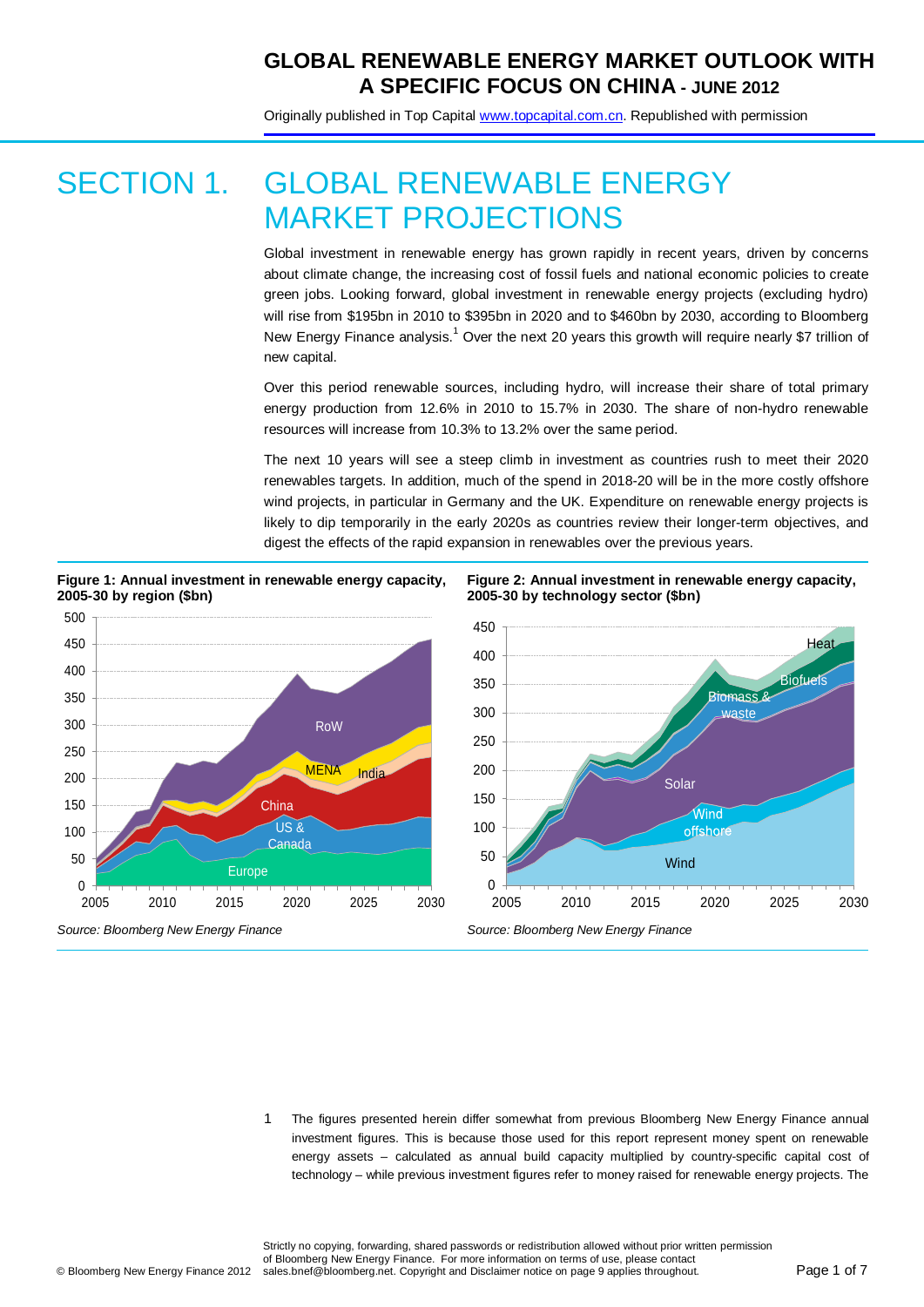Originally published in Top Capital [www.topcapital.com.cn.](http://www.topcapital.com.cn/) Republished with permission

difference arises because in most major renewable energy markets, there is a lag of some 2-3 years between when money is raised and when project begins operations.

### **Regional outlook**

Geographically Europe will remain the largest regional market for renewables up to 2014, with 25% of world investment, but will experience a contraction over this period as governments review the value of clean energy support mechanisms in the face of severe sovereign debt problems. Growth in the European market will resume post 2015 at an annual growth rate of 8% as investment is scaled up to achieve the European renewable energy target by 2020.

The economic challenges in Europe will be felt less in the rest of the world. In China investment in renewable energy is expected to continue to increase in all years, and by 2014 China will become the largest single market for renewable energy with an annual spend of just under \$50bn, accounting for 21% of the world market. The US and Canada are also expected to see no lasting slowdown in project build, together hitting \$50bn of investment by 2020.

By far the most rapid growth will be seen in the rapidly developing economies of India, the Middle East and North Africa (MENA), Africa and Latin America, which are projected to experience growth rates of 10-18% per year between 2010 and 2020. By 2020 the markets outside of the EU, US, Canada and China will account for 50% of world investment.

### **Technology outlook**

After 2020 more ambitious energy policies coupled with much lower unit costs of renewable technologies will drive further deployment of renewable energy technologies. Although in the 10 years to 2030, world investment in renewables will rise by a more modest 2.5% per year, this masks a very significant increase in development as the cost of technologies declines.

The benefits of cost reductions over time will mostly affect the solar sector, where unit costs are expected to fall by 60% over the next 20 years. This will spur deployment of solar technologies around the world, but it will also mean less capital is required to produce the same output. Annual investment in solar power assets will go from \$86bn in 2010 to \$150bn in 2020 and then remain constant at \$150bn a year between 2020 and 2030.

The wind sector will broadly match solar and grow from \$71bn in 2010 to \$140bn in 2020 and \$82bn in 2030. The bioenergy sector will see renewed activity with the commercialisation of second-generation technologies and global supply chains developing in the movement of biomass fuels. Investment in biofuels, biomass and waste-to-energy is projected to increase from \$14bn in 2010 to \$80bn in 2020 and then remain level in the following decade.

### **Power generation**

Our base case forecasts that net power production will increase by nearly 90% over the next 20 years, to 34,000TWh worldwide. Although electricity intensity has declined over the last 20 years and will continue to come down, there is a clear correlation between economic growth and electricity demand. The share of clean electricity (renewables, including hydro, and fossil-fuel plants with carbon capture and storage) is projected to rise from 23% in 2010 to 29% in 2020, reaching 34% in 2030.

Within the renewable sector, the share of hydro power is expected to decline from some 19% in 2010 to 15% by 2020. Because of the overall increase in power production, hydro output will still increase in absolute terms by 2% a year. The aggregate share of other renewable technologies, such as wind, solar and geothermal, and CCS, will grow from 5% in 2010 to 19% in 2030, corresponding to a 10% compound annual growth rate.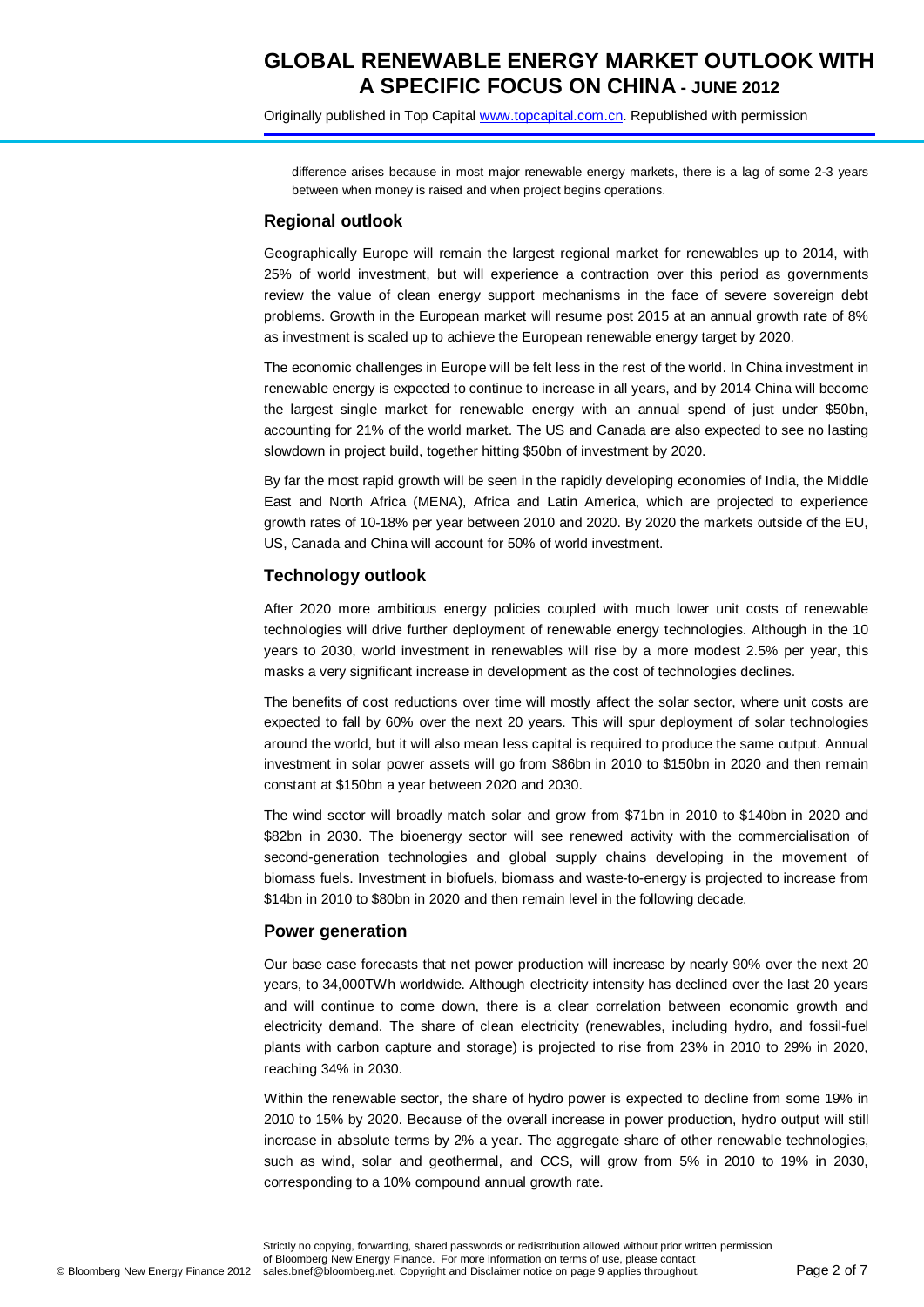Originally published in Top Capital [www.topcapital.com.cn.](http://www.topcapital.com.cn/) Republished with permission

Reflecting the rising production and investment levels, installed capacity of renewable power sources is also projected to climb, adding 2.5TW by 2030 – growth of over 800%. We therefore expect around 1.1TW of new build this decade, with 36% from solar and 46% onshore wind, followed by 1.4TW between 2021 and 2030, of which half will be new solar installations and 37% onshore wind.



Total clean energy investment in the power sector, including the cost of replacing and/or refurbishing aging installations, is expected to hit just below \$6 trillion over the next 20 years. Up to 2020, an average \$248bn will be invested each year, increasing to \$350bn from 2021. Solar will attract around half of the spend, at \$1.1 trillion between 2011 and 2020 and \$1.5 trillion in the next decade. Wind (onshore and offshore) will follow, absorbing a little over one-third of total investment this decade and 41% over the next. The relatively high levels of investment in wind are due to the large number of new offshore installations expected in Europe, mainly UK and Germany, before 2020 as well as the refurbishment of old wind farms in the EU, US and China over 2026-30.

The focus of the renewable power market is rapidly moving away from the traditional mature markets of Europe and the US. Smaller markets are expanding far more aggressively as their power demand ramps up more quickly and – more importantly – there remains considerable unexploited potential for renewable power in these regions. This paints a stark contrast to Europe for example where suitable sites for onshore wind are getting harder to find. In absolute terms Europe will be the biggest market for renewable power over the next five years, attracting 26% of the finance, but for the rest of the period, China will take pole position, with some 20% of new investment. The MENA market will also grow very quickly – over 400% over the next 20 years – with most of the investment from solar technologies replacing oil-fired power plants.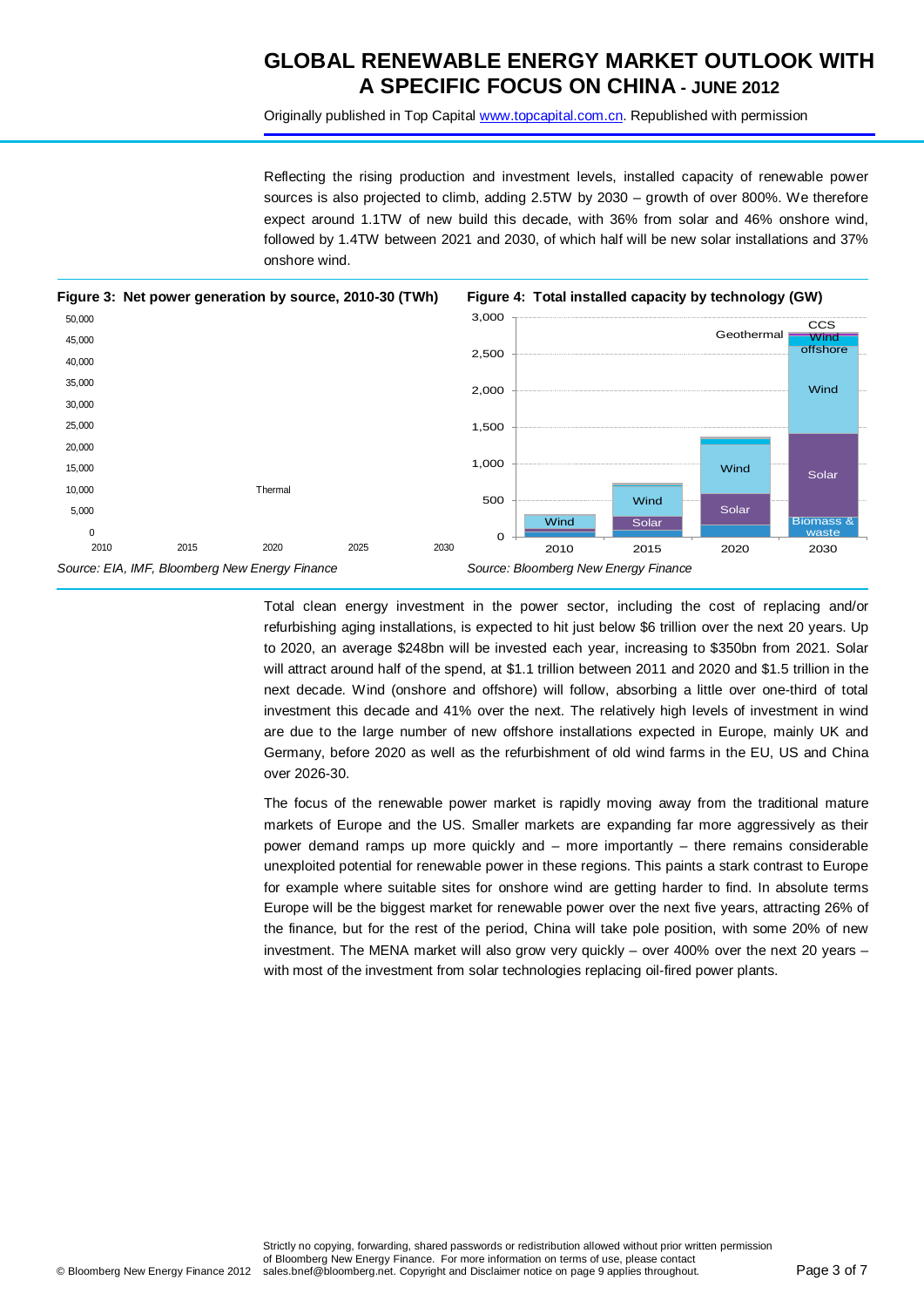Originally published in Top Capital [www.topcapital.com.cn.](http://www.topcapital.com.cn/) Republished with permission

#### **Figure 5: Average annual investment in clean energy in the power sector by technology (\$bn)**





*Source: Bloomberg New Energy Finance Source: Bloomberg New Energy Finance*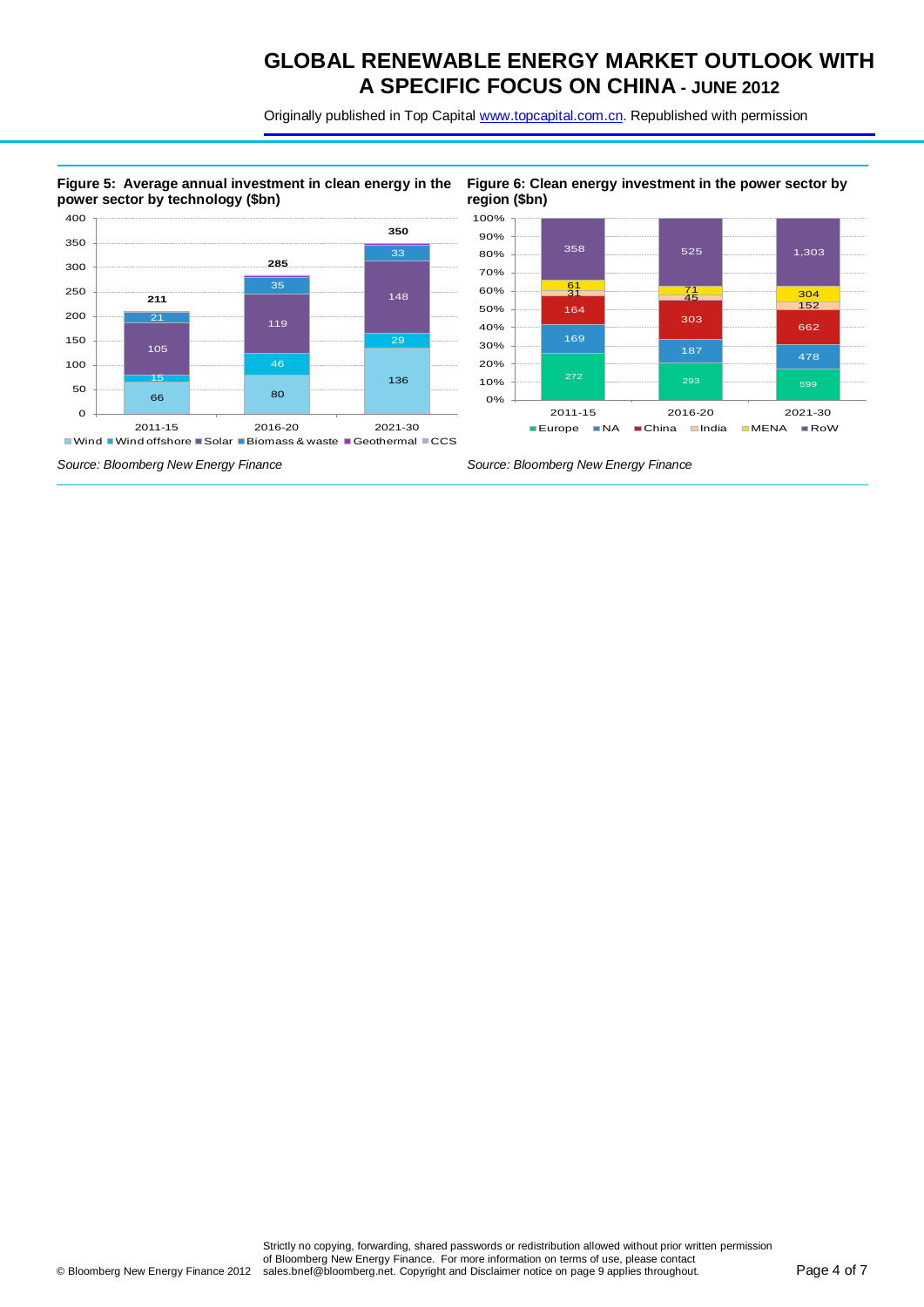Originally published in Top Capital [www.topcapital.com.cn.](http://www.topcapital.com.cn/) Republished with permission

# SECTION 2. CHINA

Renewables are scheduled to play a key part of Chain's strategy to meet its growing energy demand. Around 17% of the country's power comes from renewable energy, including hydro, and this figure will need to increase significantly to achieve the national non-fossil fuel policy targets.

### **Market drivers**

#### **Power demand**

Economic growth has increased power demand in China to such an extent that power rationing has already been usual in some coastal and central provinces for years. The country's power generation reached 4,228TWh in 2010, surpassing that of the US and making it the largest power producer in the world. And these trends show no signs of abating.

GDP will remain the dominant driver of power demand. According to our modelling the electricity intensity of the Chinese economy will decrease by 3-4% per year this decade due to higher penetration of energy efficiency and structural changes of the economy. Nevertheless, strong economic growth will continue to drive up power demand.

#### **Environmental targets**

China has several policy targets that could have an impact on the energy sector and growth in the renewable market. A key of China is to reduce carbon emissions per unit of GDP (carbon intensity) by 40-45% by 2020 on 2005 levels. This target however is unlikely to be an important driver of renewable energy investment as structural changes in the Chinese economy (away from heavy industry) and the natural attrition and/or replacement of aging polluting factories by more modern facilities will most likely lower the carbon intensity of the economy enough for the country to meet this target.

The more relevant target is the government's intention to increase the share of non-fossil fuel energy sources to 11.4% of primary energy consumption by 2015 and to 15% by 2020. Although non-fossil fuel includes both nuclear and renewable energy sources, the target will certainly require significant new investment in renewable energy technologies. By 2020, China aims to have at least 160GW of wind capacity, 30GW of biomass & waste-to-energy and 50GW of solar. To incentivise this investment, China currently provides fixed feed-in tariffs for wind, biomass power, waste-to-energy and solar PV projects. In addition, China has introduced subsidies for rooftop and building integrated solar PV, and is considering to adopt a renewable portfolio standard for grid and power companies later this year.

### **Outlook**

Our analysis shows that in China installed capacity of all types of power generation is forecast to increase by just under 150% over the next 20 years (Figure 7). It will add approximately 35GW of coal, 13GW of nuclear, 12GW of hydro and 26GW of other renewables every year up to 2020 (average growth). In the renewable sector China has historically favoured wind power, which accounted for 86% of renewables capacity in 2010. While wind (onshore and offshore) will retain the top spot by 2030 with 346GW, solar installations are expected to grow at a far faster rate, reaching 194GW by 2030 from 0.8GW in 2010. The capacity of biomass and/or waste incineration plants will climb 2.5GW a year this decade and 2GW a year over the next.

Figure 8 shows the increasingly important role of renewable energy in the country's power generation fuel mix. In 2010 all renewable electricity accounted for 17% of total power generation. In less than five years we expect this fraction to rise to 21%, reaching 24% by 2020 and almost 30% in 2030. Including nuclear, the share of clean electricity increases from 22% in 2010 to 33%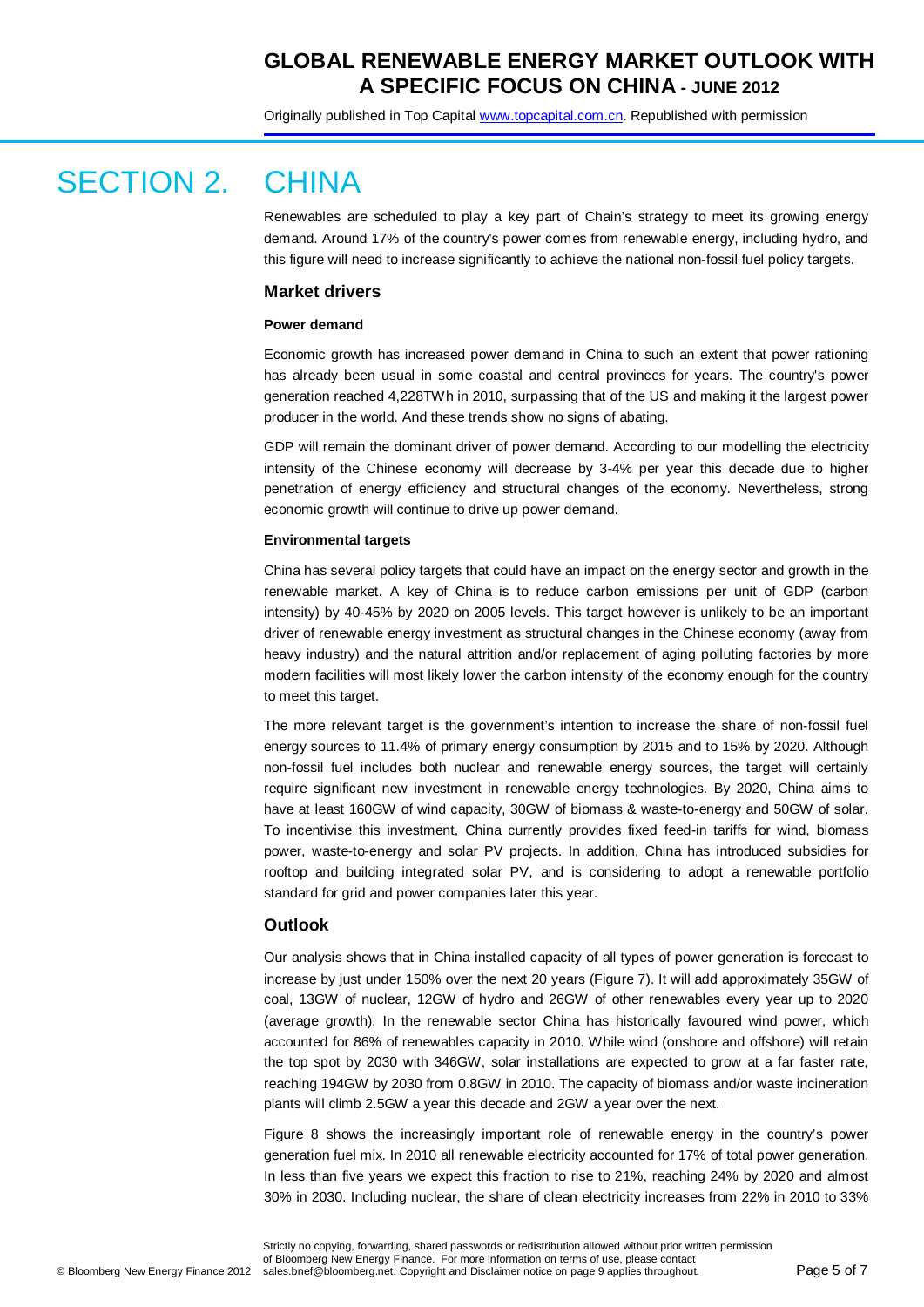Originally published in Top Capital [www.topcapital.com.cn.](http://www.topcapital.com.cn/) Republished with permission

in 2020 and 40% in 2030. In addition, natural gas will boost its rather trivial share of 2% in 2010 to 8% of total generation in 2020 and 11% in 2030. These developments will reduce the carbon intensity of the power generation sector by 33% by 2030: at the end of this decade, every MWh will generate 0.67tCO2e compared with 0.85tCO2e in 2010, declining to 0.57tCO2e by 2030.





In terms of investment dollars, China is projected to remain the world's largest market for clean energy investment worth \$1.4 trillion over the next 20 years, equivalent to 20% of the world market. Wind will secure approximately \$240bn by 2020, of which \$110bn will go to offshore projects. Between 2021 and 2030 the wind market will increase to just over \$270bn but the share of offshore technologies will reduce to \$50bn. This increase in the onshore market size will be driven as much by the refurbishment and/or repowering of existing aging wind farms as new capacity additions.

The Chinese solar market will also grow significantly, but up to 2020 it will remain around half the size of the wind market. Some \$112bn is expected to be spent on solar power generation technologies up to 2020 decade, half of which will go to small-scale installations. Over 2021-30 the solar market will increase more rapidly as costs continue to fall and fossil subsidies are phased out. Our central projection is that investment in solar capacity will increase to \$241bn between 2021 and 2030 with solar PV projects taking the lion's share.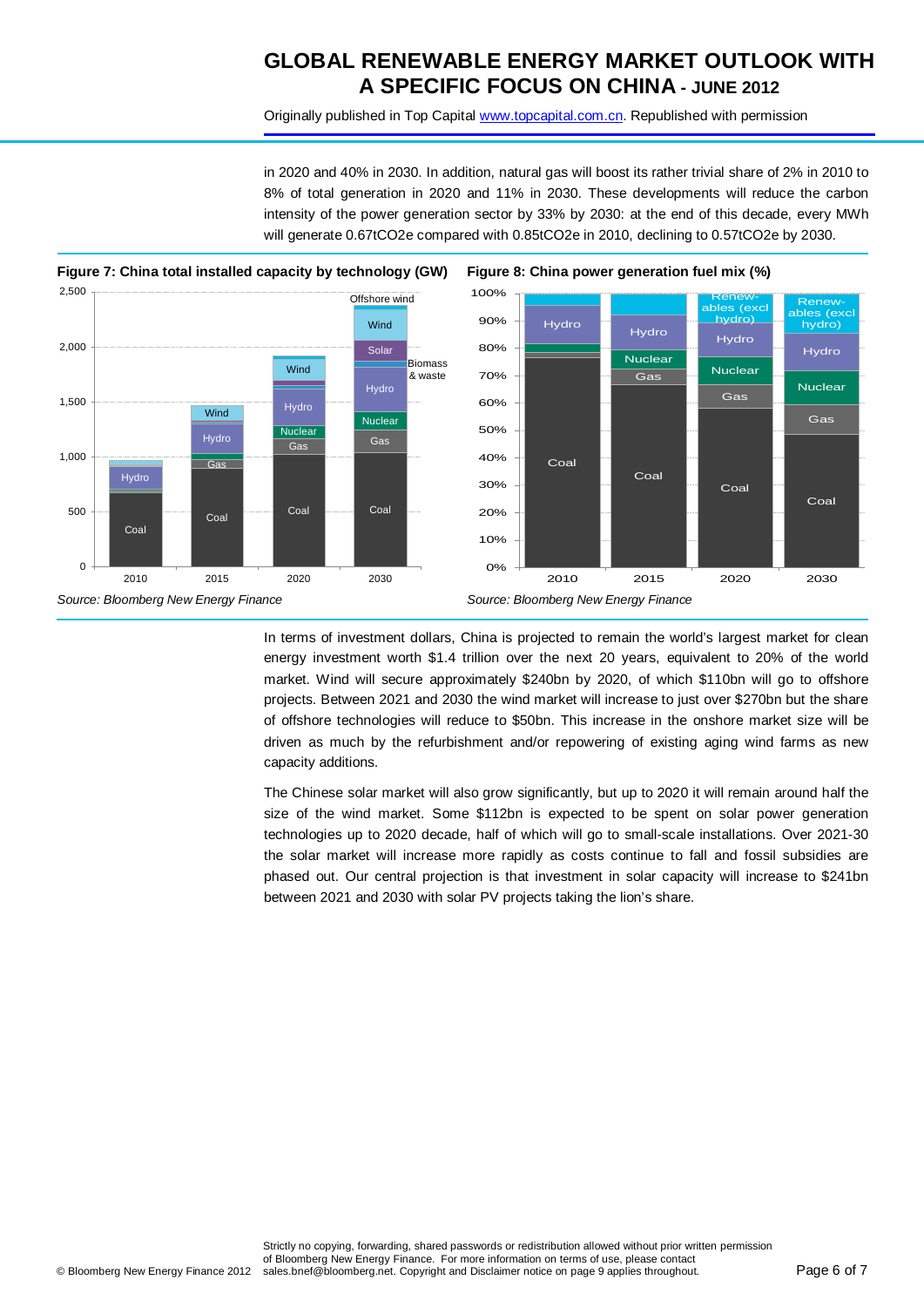Originally published in Top Capital [www.topcapital.com.cn.](http://www.topcapital.com.cn/) Republished with permission

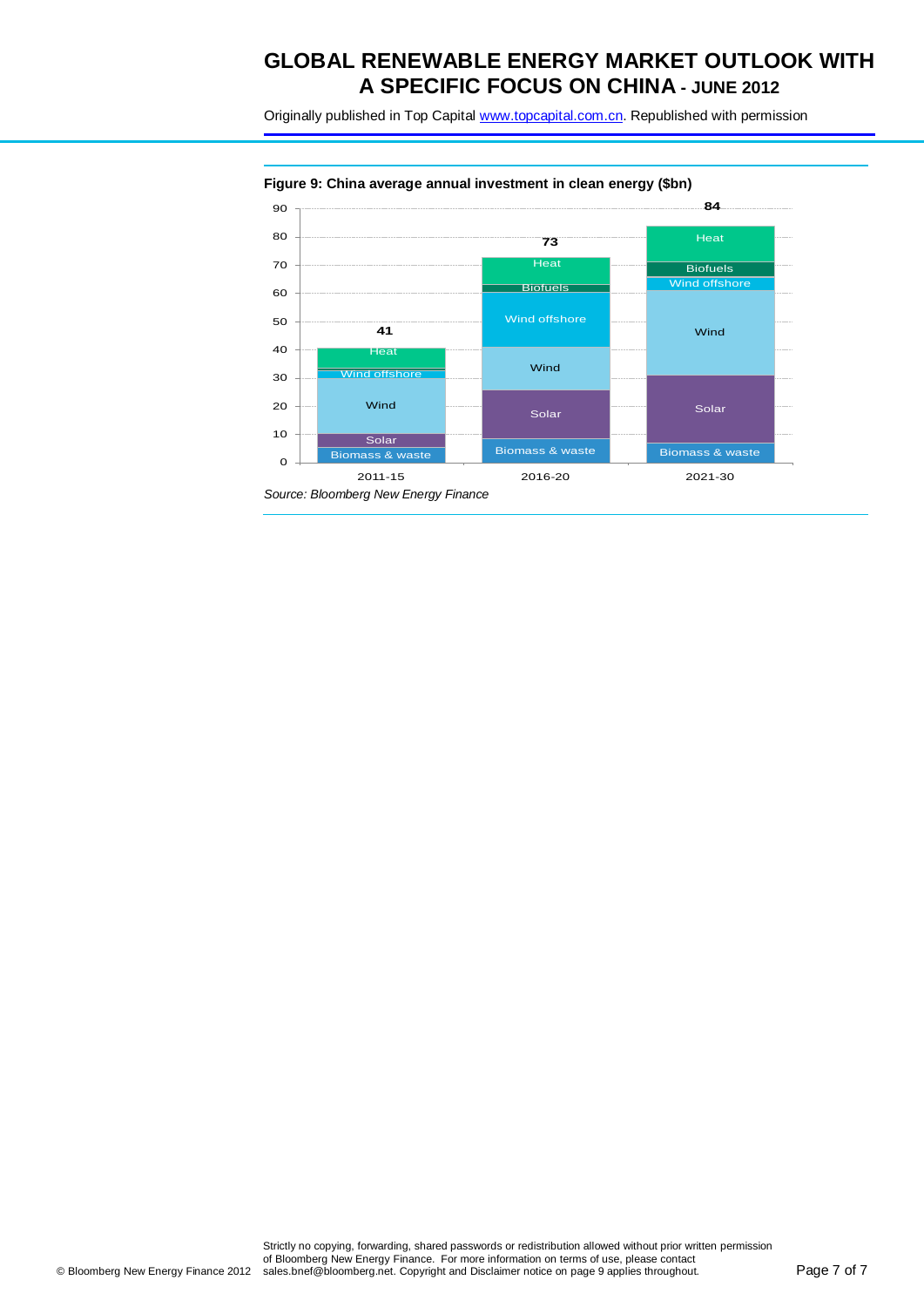Originally published in Top Capital [www.topcapital.com.cn.](http://www.topcapital.com.cn/) Republished with permission

# SECTION 3. OUR APPROACH

The Global Renewable Energy Market Outlook presents the latest forecasts from Bloomberg New Energy Finance on the future size of the world renewable energy markets. The projections extend to 2030 across all renewable energy technologies and regions. The analysis uses Bloomberg New Energy Finance's proprietary model of the global energy system and clean energy technologies – the Global Energy and Emissions Model (GE²M) – together with expert interpretation of current and proposed energy policies and targets. The model incorporates short-, medium- and long-term projections of energy demand based on economic, demographic and technological drivers as well as detailed sector and technology analyses covering all sectors of the economy and types of fuel.

The analysis has drawn on the contribution of over 65 technical experts within Bloomberg New Energy Finance across all the main renewable energy technologies and geographical regions. The short-term market projections are based on our detailed understanding of the construction pipeline in each sector, while longer-term forecasts use a combination of modelling energy policies in each region and the costs and resource availability of each technology in each major country. The analysis covers asset finance in all the main forms of renewable energy including small distributed capacity as well as those used for power generation, heat and biofuels.

In our modelling we have examined 77 countries. These account for approximately 95% of total installed capacity of clean energy technologies, more than 90% of total energy demand and more than 90% of global GDP. The remaining small markets have been treated as a single market. The modelling approach varies by country and is contingent on data availability as well as the current size and potential of each market (country).